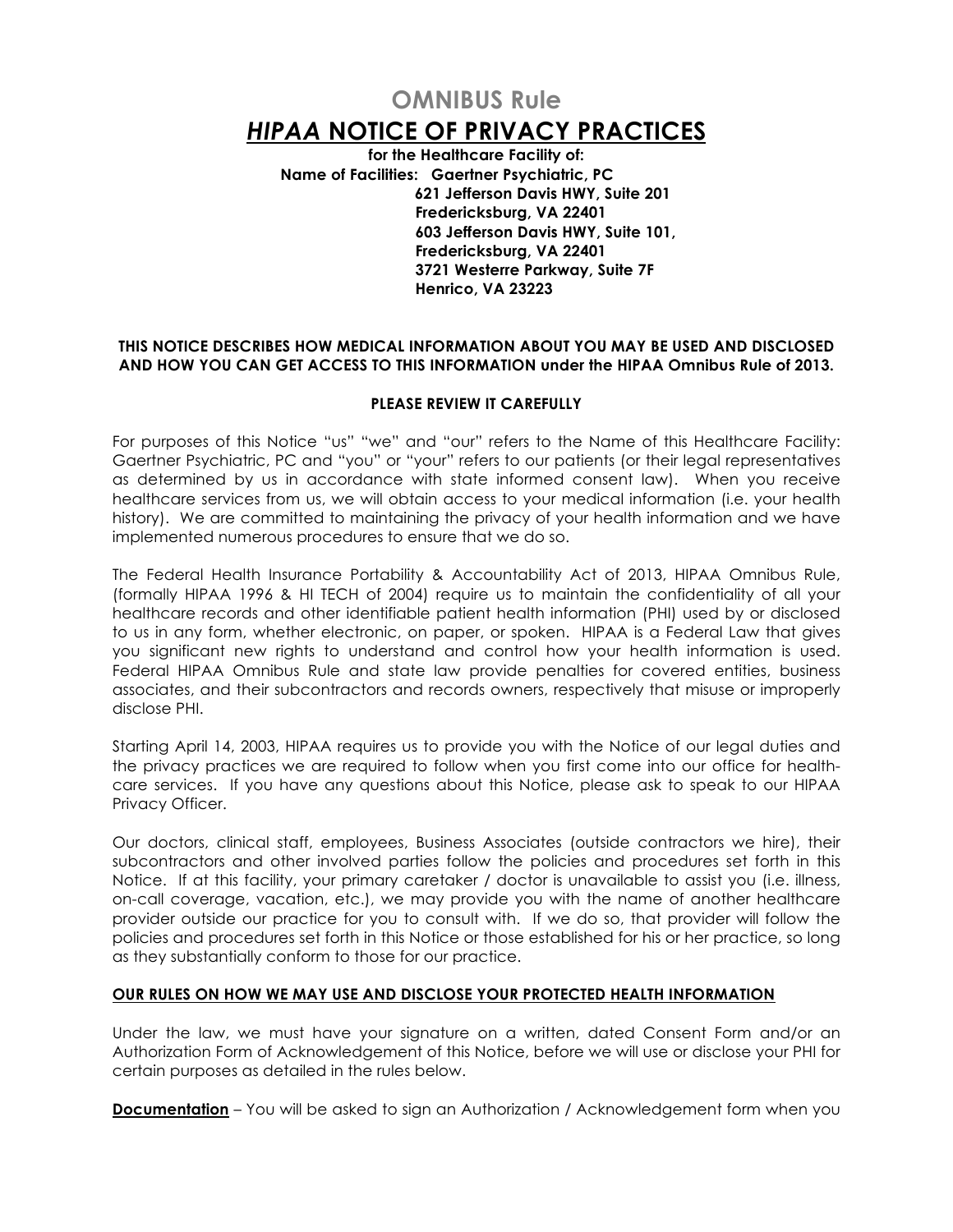receive this Notice of Privacy Practices. If you did not sign such a form or need a copy of the one you signed, please contact our Privacy Officer. You may take back or revoke your consent or authorization at any time (unless we already have acted based on it) by submitting our Revocation Form in writing to us at our address listed above. Your revocation will take effect when we actually receive it. We cannot give it retroactive effect, so it will not affect any use or disclosure that occurred in our reliance on your Consent or Authorization prior to revocation (i.e. if after we provide services to you, you revoke your authorization / acknowledgement in order to prevent us billing or collecting for those services, your revocation will have no effect because we relied on your authorization/ acknowledgement to provide services before you revoked it).

**General Rule** – If you do not sign our authorization/ acknowledgement form or if you revoke it, as a general rule (subject to exceptions described below under "Healthcare Treatment, Payment and Operations Rule" and "Special Rules"), we cannot in any manner use or disclose to anyone (excluding you, but including payers and Business Associates) your PHI or any other information in your medical record. By law, we are unable to submit claims to payers under assignment of benefits without your signature on our authorization/ acknowledgement form. You will however be able to restrict disclosures to your insurance carrier for services for which you wish to pay "out of pocket" under the new Omnibus Rule. We will not condition treatment on you signing an authorization / acknowledgement, but we may be forced to decline you as a new patient or discontinue you as an active patient if you choose not to sign the authorization/ acknowledgement or revoke it.

# **Healthcare Treatment, Payment and Operations Rule**

With your signed consent, we may use or disclose your PHI in order:

- To provide you with or coordinate healthcare treatment and services. For example, we may review your health history form to form a diagnosis and treatment plan, consult with other doctors about your care, delegate tasks to ancillary staff, call in prescriptions to your pharmacy, disclose needed information to your family or others so they may assist you with home care, arrange appointments with other healthcare providers, schedule lab work for you, etc.
- To bill or collect payment from you, an insurance company, a managed-care organization, a health benefits plan or another third party. For example, we may need to verify your insurance coverage, submit your PHI on claim forms in order to get reimbursed for our services, obtain pre-treatment estimates or prior authorizations from your health plan or provide your x-rays because your health plan requires them for payment; Remember, you will be able to restrict disclosures to your insurance carrier for services for which you wish to pay "out of pocket" under this new Omnibus Rule.
- To run our office, assess the quality of care our patients receive and provide you with customer service. For example, to improve efficiency and reduce costs associated with missed appointments, we may contact you by telephone, mail or otherwise remind you of scheduled appointments, we may leave messages with whomever answers your telephone or email to contact us (but we will not give out detailed PHI), we may call you by name from the waiting room, we may ask you to put your name on a sign-in sheet, (we will cover your name just after checking you in), we may tell you about or recommend health-related products and complementary or alternative treatments that may interest you, we may review your PHI to evaluate our staff's performance, or our Privacy Officer may review your records to assist you with complaints. If you prefer that we not contact you with appointment reminders or information about treatment alternatives or health-related products and services, please notify us in writing at our address listed above and we will not use or disclose your PHI for these purposes.
- New HIPAA Omnibus Rule does not require that we provide the above notice regarding Appointment Reminders, Treatment Information or Health Benefits, but we are including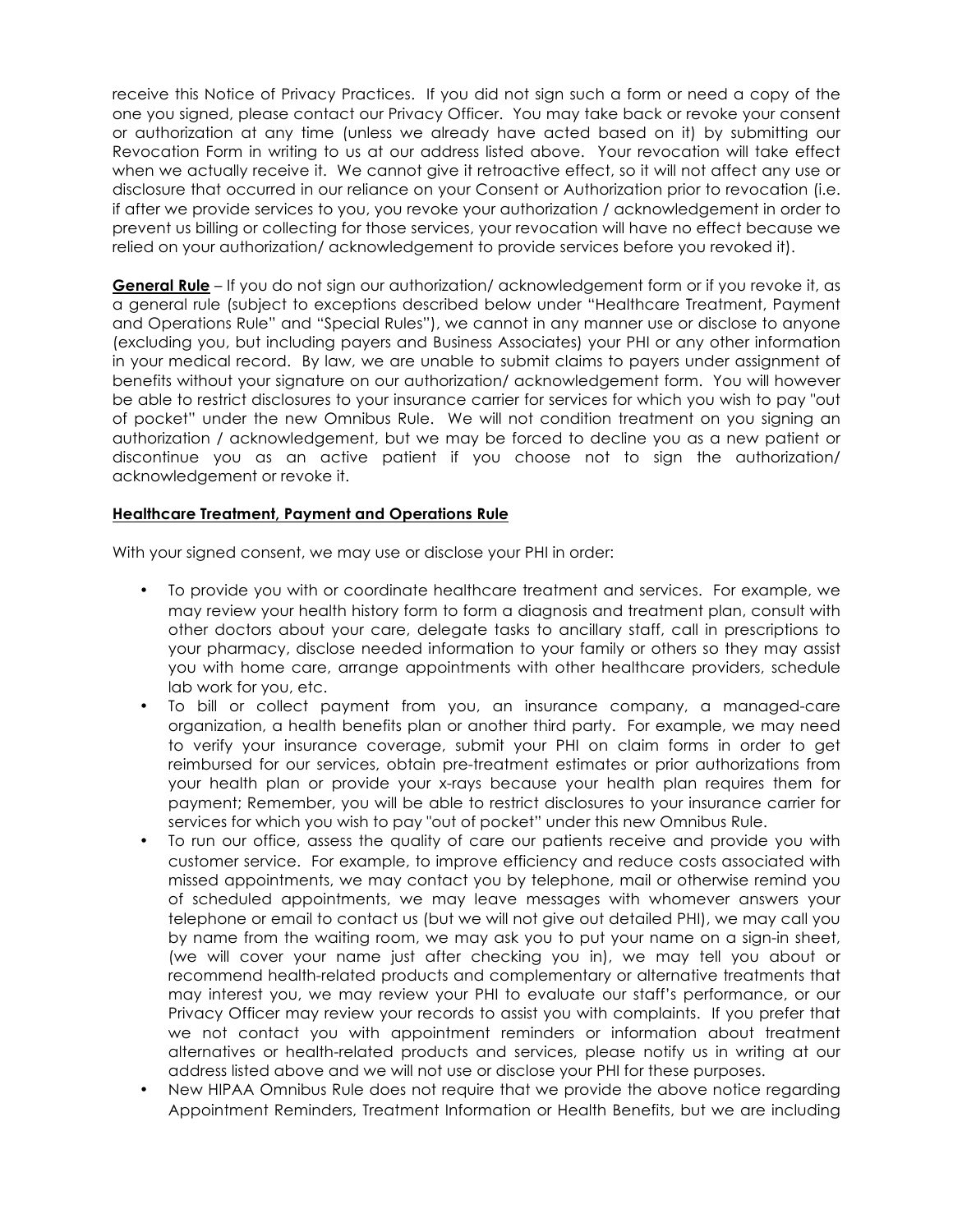these as a courtesy so you understand our business practices with regards to your (PHI) protected health information.

Additionally you should be made aware of these protection laws on your behalf, under the new HIPAA Omnibus Rule:

- That **Health Insurance plans** that underwrite cannot use or disclose genetic information for underwriting purposes (this excludes certain long-term care plans). Health plans that post their NOPPs on their web sites must post these Omnibus Rule changes on their sites by the effective date of the Omnibus Rule, as well as notify you by US Mail by the Omnibus Rules effective date. Plans that do not post their NOPPs on their Web sites must provide you information about Omnibus Rule changes within 60 days of these federal revisions.
- **Psychotherapy Notes** maintained by a healthcare provider, must state in their NOPPs that they can allow "use and disclosure" of such notes only with your written authorization.

#### **Special Rules**

Notwithstanding anything else contained in this Notice, only in accordance with applicable HIPAA Omnibus Rule, and under strictly limited circumstances, we may use or disclose your PHI without your permission, consent or authorization for the following purposes:

- When required under federal, state or local law
- When necessary in emergencies to prevent a serious threat to your health and safety or the health and safety of other persons
- When necessary for public health reasons (i.e. prevention or control of disease, injury or disability, reporting information such as adverse reactions to anesthesia, ineffective or dangerous medications or products, suspected abuse, neglect or exploitation of children, disabled adults or the elderly, or domestic violence)
- For federal or state government health-care oversight activities (i.e. civil rights laws, fraud and abuse investigations, audits, investigations, inspections, licensure or permitting, government programs, etc.)
- For judicial and administrative proceedings and law enforcement purposes (i.e. in response to a warrant, subpoena or court order, by providing PHI to coroners, medical examiners and funeral directors to locate missing persons, identify deceased persons or determine cause of death)
- For Worker's Compensation purposes (i.e. we may disclose your PHI if you have claimed health benefits for a work-related injury or illness)
- For intelligence, counterintelligence or other national security purposes (i.e. Veterans Affairs, U.S. military command, other government authorities or foreign military authorities may require us to release PHI about you)
- For organ and tissue donation (i.e. if you are an organ donor, we may release your PHI to organizations that handle organ, eye or tissue procurement, donation and transplantation)
- For research projects approved by an Institutional Review Board or a privacy board to ensure confidentiality (i.e. if the researcher will have access to your PHI because involved in your clinical care, we will ask you to sign an authorization)
- To create a collection of information that is "de-identified" (i.e. it does not personally identify you by name, distinguishing marks or otherwise and no longer can be connected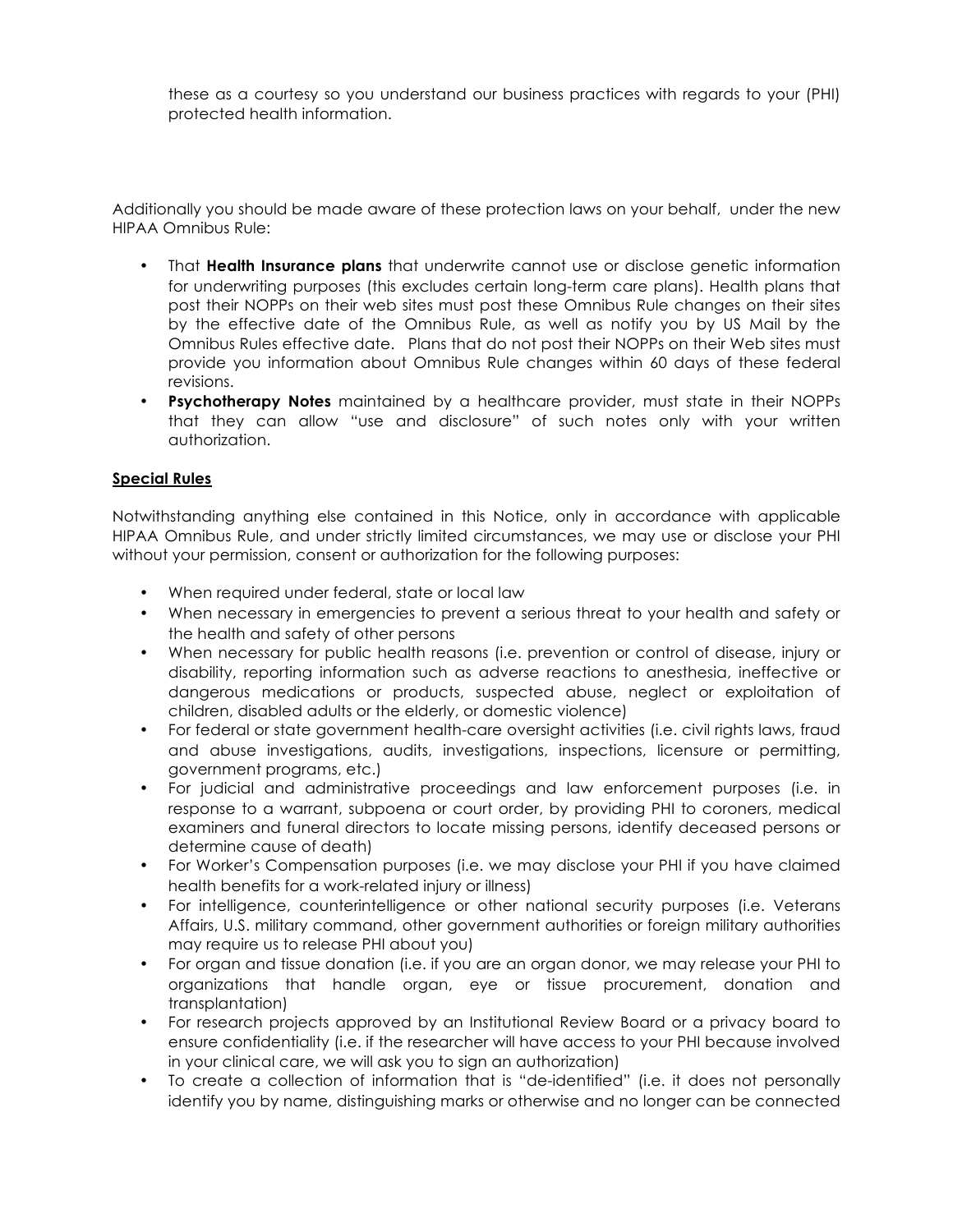to you)

• To family members, friends, and others, but only if you are present and verbally give permission. We give you an opportunity to object and if you do not, we reasonably assume, based on our professional judgment and the surrounding circumstances, that you do not object (i.e. you bring someone with you into the operatory or exam room during treatment or into the conference area when we are discussing your PHI); we reasonably infer that it is in your best interest (i.e. to allow someone to pick up your records because they knew you were our patient and you asked them in writing with your signature to do so); or it is an emergency situation involving you or another person (i.e. your minor child or ward) and, respectively, you cannot consent to your care because you are incapable of doing so or you cannot consent to the other person's care because, after a reasonable attempt, we have been unable to locate you. In these emergency situations we may, based on our professional judgment and the surrounding circumstances, determine that disclosure is in the best interests of you or the other person, in which case we will disclose PHI, but only as it pertains to the care being provided and we will notify you of the disclosure as soon as possible after the care is completed. **As per HIPAA law 164.512(j) (i)… (A) Is necessary to prevent or lessen a serious or imminent threat to the health and safety of a person or the public and (B) Is to person or persons reasonably able to prevent or lessen that threat.**

# **Minimum Necessary Rule**

Our staff will not use or access your PHI unless it is necessary to do their jobs (i.e. doctors uninvolved in your care will not access your PHI; ancillary clinical staff caring for you will not access your billing information; billing staff will not access your PHI except as needed to complete the claim form for the latest visit; janitorial staff will not access your PHI). All of our team members are trained in HIPAA Privacy rules and sign strict Confidentiality Contracts with regards to protecting and keeping private your PHI. So do our Business Associates and their Subcontractors. Know that your PHI is protected several layers deep with regards to our business relations. Also, we disclose to others outside our staff, only as much of your PHI as is necessary to accomplish the recipient's lawful purposes. Still in certain cases, we may use and disclose the entire contents of your medical record:

- To you (and your legal representatives as stated above) and anyone else you list on a Consent or Authorization to receive a copy of your records
- To healthcare providers for treatment purposes (i.e. making diagnosis and treatment decisions or agreeing with prior recommendations in the medical record)
- To the U.S. Department of Health and Human Services (i.e. in connection with a HIPAA complaint)
- To others as required under federal or state law
- To our privacy officer and others as necessary to resolve your complaint or accomplish your request under HIPAA (i.e. clerks who copy records need access to your entire medical record)

In accordance with HIPAA law, we presume that requests for disclosure of PHI from another Covered Entity (as defined in HIPAA) are for the minimum necessary amount of PHI to accomplish the requestor's purpose. Our Privacy Officer will individually review unusual or nonrecurring requests for PHI to determine the minimum necessary amount of PHI and disclose only that. For non-routine requests or disclosures, our Privacy Officer will make a minimum necessary determination based on, but not limited to, the following factors:

• The amount of information being disclosed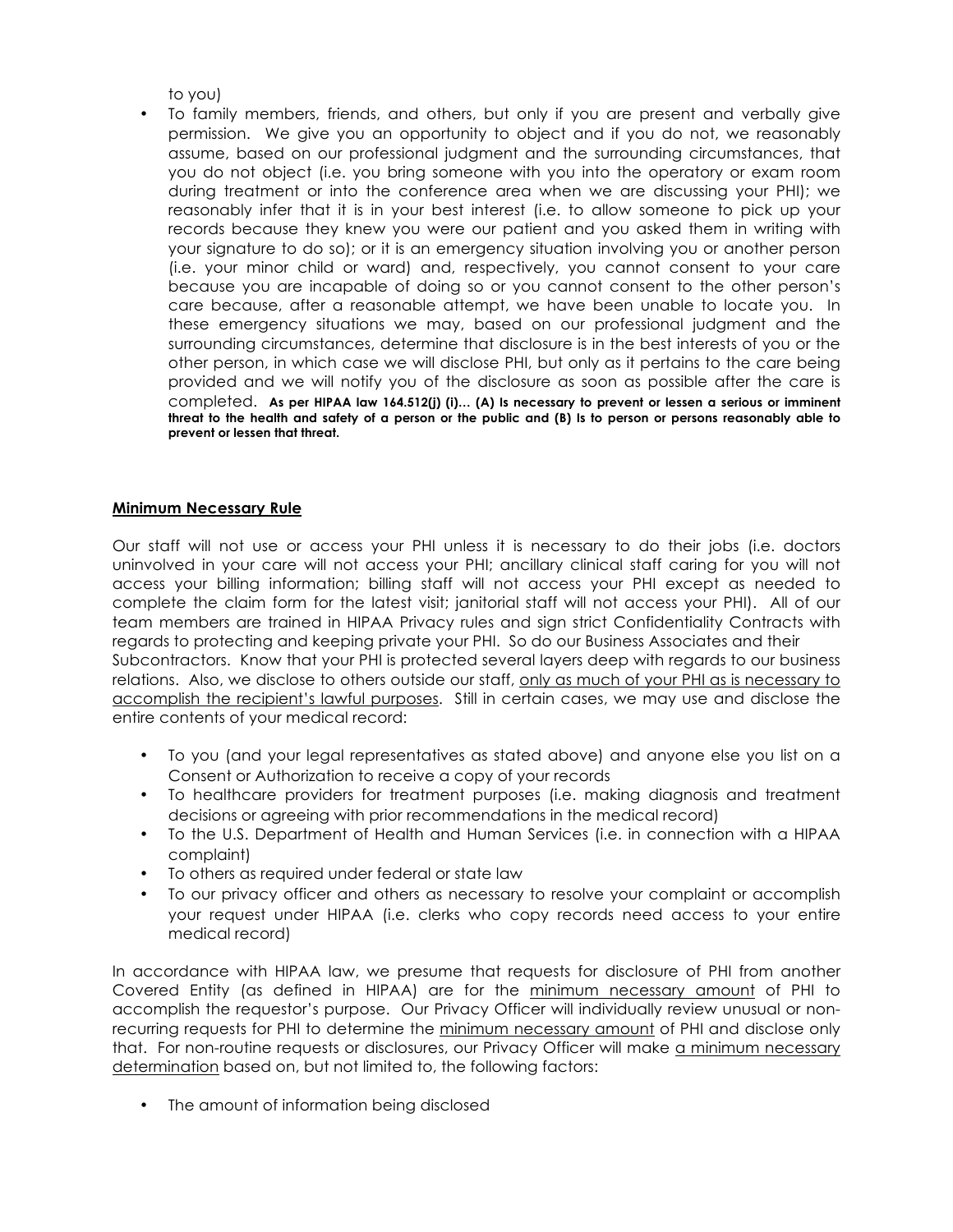- The number of individuals or entities to whom the information is being disclosed
- The importance of the use or disclosure
- The likelihood of further disclosure
- Whether the same result could be achieved with de-identified information
- The technology available to protect confidentiality of the information
- The cost to implement administrative, technical and security procedures to protect confidentiality

If we believe that a request from others for disclosure of your entire medical record is unnecessary, we will ask the requestor to document why this is needed, retain that documentation and make it available to you upon request. **Incidental Disclosure Rule**

#### We will take reasonable administrative, technical and security safeguards to ensure the privacy of your PHI when we use or disclose it (i.e. we shred all paper containing PHI, require employees to speak with privacy precautions when discussing PHI with you, we use computer passwords and change them periodically (i.e. when an employee leaves us), we use firewall and router protection to the federal standard, we back up our PHI data off-site and encrypted to federal standard, we do not allow unauthorized access to areas where PHI is stored or filed and/or we have any unsupervised business associates sign Business Associate Confidentiality Agreements).

However, in the event that there is a breach in protecting your PHI, we will follow Federal Guide Lines to HIPAA Omnibus Rule Standard to first evaluate the breach situation using the Omnibus Rule, 4-Factor Formula for Breach Assessment. Then we will document the situation, retain copies of the situation on file, and report all breaches (other than low probability as prescribed by the Omnibus Rule) to the US Department of Health and Human Services at: http://www.hhs.gov/ocr/privacy/hipaa/administrative/breachnotificationrule/brinstruction.html

We will also make proper notification to you and any other parties of significance as required by HIPAA Law.

#### **Business Associate Rule**

Business Associates are defined as: an entity, (non-employee) that in the course of their work will directly / indirectly use, transmit, view, transport, hear, interpret, process, or offer PHI for this Facility.

Business Associates and other third parties (if any) that receive your PHI from us will be prohibited from re-disclosing it unless required to do so by law or you give prior express written consent to the re-disclosure. Nothing in our Business Associate agreement will allow our Business Associate to violate this re-disclosure prohibition. Under Omnibus Rule, Business Associates will sign a strict confidentiality agreement binding them to keep your PHI protected and report any compromise of such information to us, you and the United States Department of Health and Human Services, as well as other required entities. Our Business Associates will also follow Omnibus Rule and have any of their Subcontractors that may directly or indirectly have contact with your PHI, sign Confidentiality Agreements to Federal Omnibus Standard.

#### **Super-confidential Information Rule**

If we have PHI about you regarding communicable diseases, disease testing, alcohol or substance abuse diagnosis and treatment, or psychotherapy and mental health records (superconfidential information under the law), we will not disclose it under the General or Healthcare Treatment, Payment and Operations Rules (see above) without your first signing and properly completing our Consent form (i.e. you specifically must initial the type of super-confidential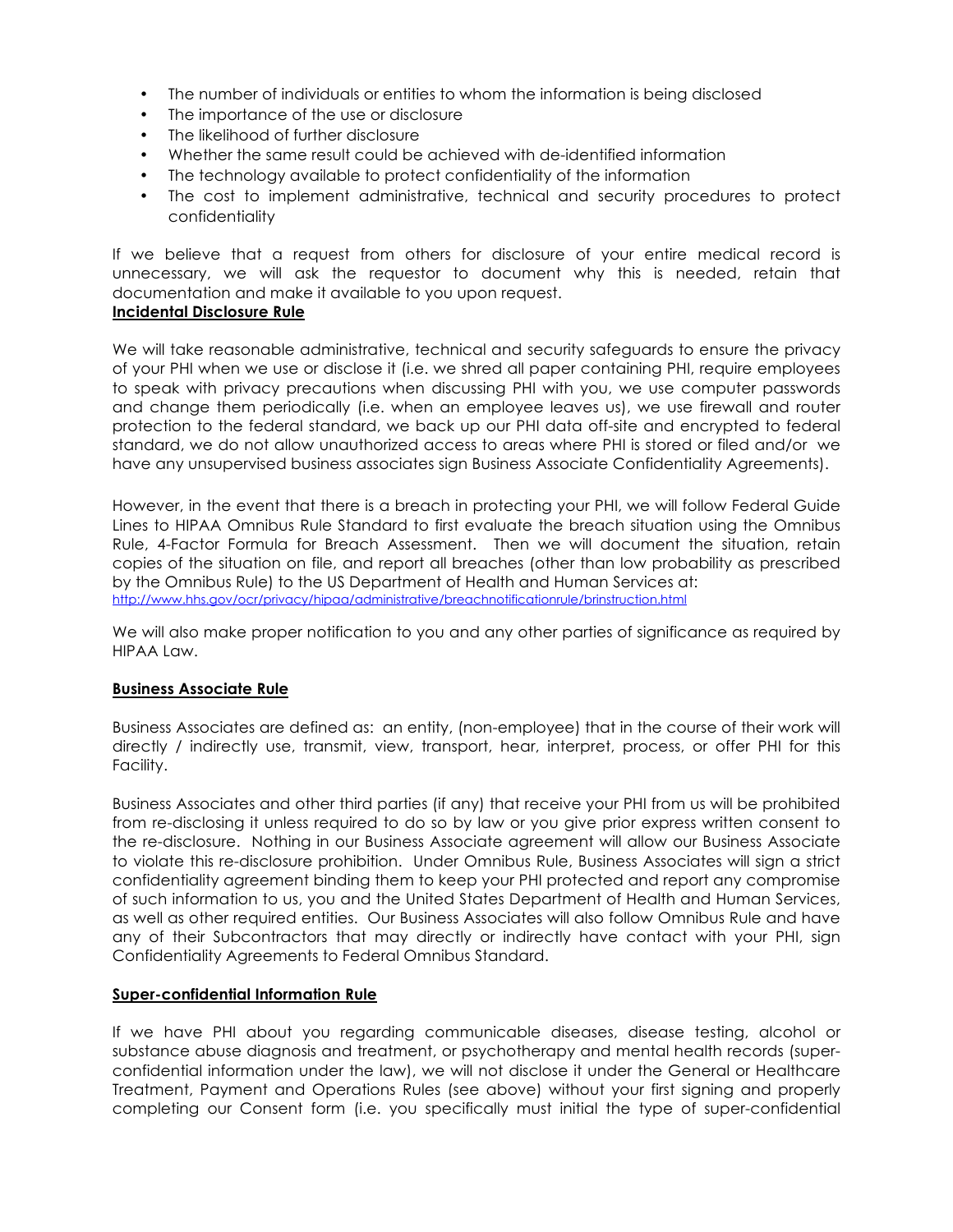information we are allowed to disclose). If you do not specifically authorize disclosure by initialing the super-confidential information, we will not disclose it unless authorized under the Special Rules (see above) (i.e. we are required by law to disclose it). If we disclose superconfidential information (either because you have initialed the consent form or the Special Rules authorizing us to do so), we will comply with state and federal law that requires us to warn the recipient in writing that re-disclosure is prohibited.

# **Changes to Privacy Policies Rule**

We reserve the right to change our privacy practices (by changing the terms of this Notice) at any time as authorized by law. The changes will be effective immediately upon us making them. They will apply to all PHI we create or receive in the future, as well as to all PHI created or received by us in the past (i.e. to PHI about you that we had before the changes took effect). If we make changes, we will post the changed Notice, along with its effective date, in our office and on our website. Also, upon request, you will be given a copy of our current Notice.

#### **Authorization Rule**

We will not use or disclose your PHI for any purpose or to any person other than as stated in the rules above without your signature on our specifically worded, written Authorization / Acknowledgement Form (not a Consent or an Acknowledgement). If we need your Authorization, we must obtain it via a specific Authorization Form, which may be separate from any Authorization / Acknowledgement we may have obtained from you. We will not condition your treatment here on whether you sign the Authorization (or not).

#### **Marketing and Fund Raising Rules**

#### **Limitations on the disclosure of PHI regarding Remuneration**

The disclosure or sale of your PHI without authorization is prohibited. Under the new HIPAA Omnibus Rule, this would exclude disclosures for public health purposes, for treatment / payment for healthcare, for the sale, transfer, merger, or consolidation of all or part of this facility and for related due diligence, to any of our Business Associates, in connection with the business associate's performance of activities for this facility, to a patient or beneficiary upon request, and as required by law. In addition, the disclosure of your PHI for research purposes or for any other purpose permitted by HIPAA will not be considered a prohibited disclosure if the only reimbursement received is "a reasonable, cost-based fee" to cover the cost to prepare and transmit your PHI which would be expressly permitted by law. Notably, under the Omnibus Rule, an authorization to disclose PHI must state that the disclosure will result in remuneration to the Covered Entity. Notwithstanding the changes in the Omnibus Rule, the disclosure of limited data sets (a form of PHI with a number of identifiers removed in accordance with specific HIPAA requirements) for remuneration pursuant to existing agreements is permissible until September 22, 2014, so long as the agreement is not modified within one year before that date.

#### **Limitation on the Use of PHI for Paid Marketing**

We will, in accordance with Federal and State Laws, obtain your written authorization to use or disclose your PHI for marketing purposes, (i.e.: to use your photo in ads) but not for activities that constitute treatment or healthcare operations. To clarify, *Marketing* is defined by HIPAA's Omnibus Rule, as "a communication about a product or service that encourages recipients . . .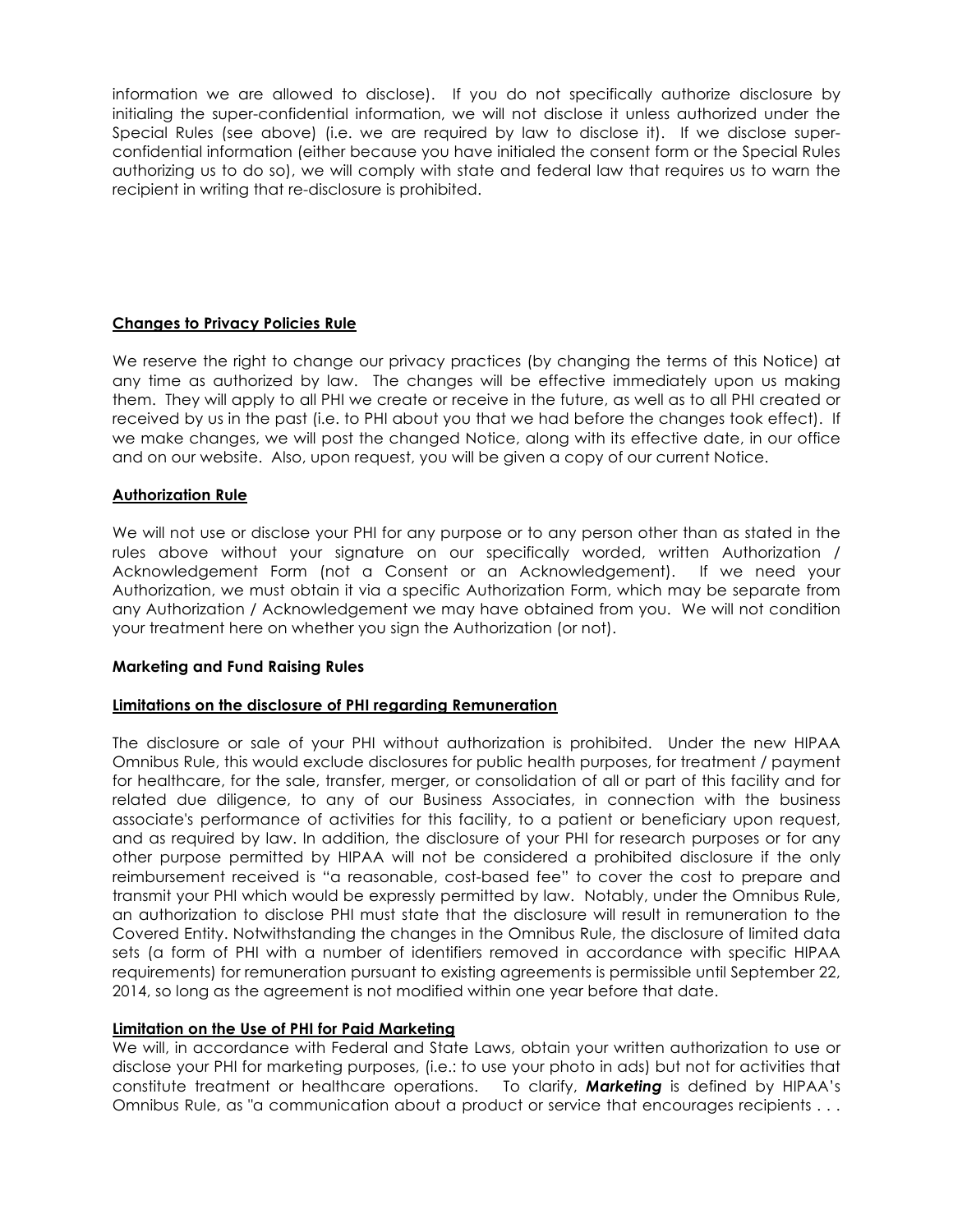to purchase or use the product or service." Under the Omnibus Rule, we will obtain a written authorization from you prior to recommending you to an alternative therapist, or non-associated Healthcare Covered Entity.

Under Omnibus Rule we will obtain your written authorization prior to using your PHI or making any treatment or healthcare recommendations, should financial remuneration for making the communication be involved from a third party whose product or service we might promote (i.e.: businesses offering this facility incentives to promote their products or services to you). This will also apply to our Business Associate who may receive such remuneration for making a treatment or healthcare recommendations to you. All such recommendations will be limited without your expressed written permission.

We must clarify to you that financial remuneration does not include "as in-kind payments" and payments for a purpose to implement a disease management program. Any promotional gifts of nominal value are not subject to the authorization requirement, and we will abide by the set terms of the law to accept or reject these.

The only exclusion to this would include: "refill reminders", so long as the remuneration for making such a communication is "reasonably related to our cost" for making such a communication. In accordance with law, this facility and our Business Associates will only ever seek reimbursement from you for permissible costs that include: labor, supplies, and postage. Please note that "generic equivalents" , "adherence to take medication as directed" and "self-administered drug or delivery system communications" are all considered to be "refill reminders."

Face-to-face marketing communications, such as sharing with you, a written product brochure or pamphlet, is permissible under current HIPAA Law.

#### **Flexibility on the Use of PHI for Fundraising**

Under the HIPAA Omnibus Rule use of PHI is more flexible and does not require your authorization should we choose to include you in any fund-raising efforts attempted at this facility? However, we will offer the opportunity for you to "opt out" of receiving future fundraising communications. Simply let us know that you want to "opt out" of such situations. There will be a statement on your *HIPAA Patient Acknowledgement Form* where you can choose to "opt out". Our commitment to care and treat you will in no way effect your decision to participate or not participate in our fund raising efforts.

#### **Improvements to Requirements for Authorizations Related to Research**

Under HIPAA Omnibus Rule, we may seek authorizations from you for the use of your PHI for future research. However, we would have to make clear what those uses are in detail.

Also, if we request of you a compound authorization with regards to research, this facility would clarify that when a compound authorization is used, and research-related treatment is conditioned upon your authorization, the compound authorization will differentiate between the conditioned and unconditioned components.

#### **YOUR RIGHTS REGARDING YOUR PROTECTED HEALTH INFORMATION**

If you got this Notice via email or website, you have the right to get, at any time, a paper copy by asking our Privacy Officer. Also, you have the following additional rights regarding PHI we maintain about you:

#### **To Inspect and Copy**

You have the right to see and get a copy of your PHI including, but not limited to, medical and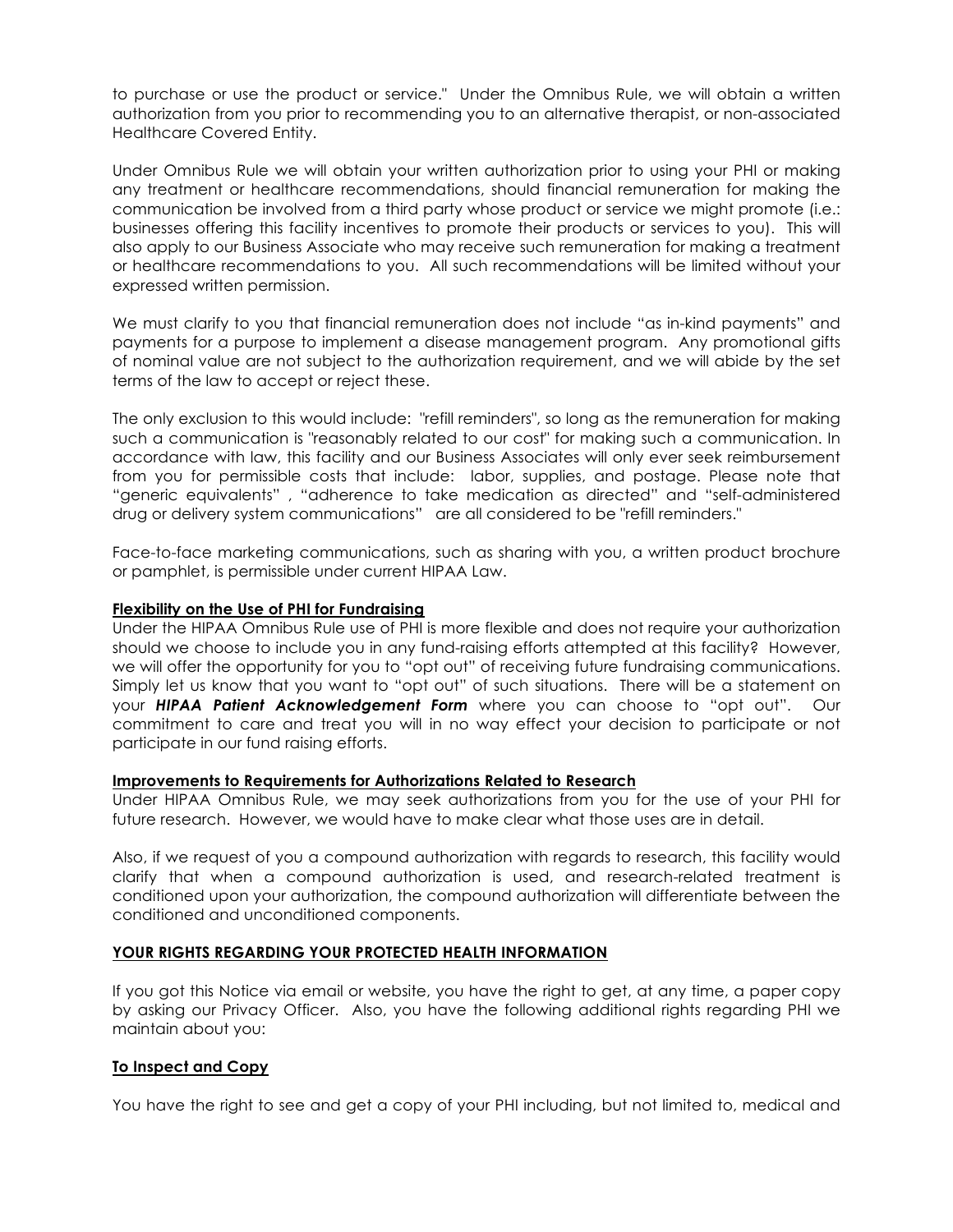billing records by submitting a written request to our Privacy Officer. Original records will not leave the premises, will be available for inspection only during our regular business hours, and only if our Privacy Officer is present at all times. You may ask us to give you the copies in a format other than photocopies (and we will do so unless we determine that it is impractical) or ask us to prepare a summary in lieu of the copies. We may charge you a fee not to exceed state law to recover our costs (including postage, supplies, and staff time as applicable, but excluding staff time for search and retrieval) to duplicate or summarize your PHI. We will not condition release of the copies on summary of payment of your outstanding balance for professional services if you have one). We will comply with Federal Law to provide your PHI in an electronic format within the 30 days, to Federal specification, when you provide us with proper written request. Paper copy will also be made available. We will respond to requests in a timely manner, without delay for legal review, or, in less than thirty days if submitted in writing, and in ten business days or less if malpractice litigation or pre-suit production is involved. We may deny your request in certain limited circumstances (i.e. we do not have the PHI, it came from a confidential source, etc.). If we deny your request, you may ask for a review of that decision. If required by law, we will select a licensed health-care professional (other than the person who denied your request initially) to review the denial and we will follow his or her decision. If we select a licensed healthcare professional who is not affiliated with us, we will ensure a Business Associate Agreement is executed that prevents re-disclosure of your PHI without your consent by that outside professional.

# **To Request Amendment / Correction**

If another doctor involved in your care tells us in writing to change your PHI, we will do so as expeditiously as possible upon receipt of the changes and will send you written confirmation that we have made the changes. If you think PHI we have about you is incorrect, or that something important is missing from your records, you may ask us to amend or correct it (so long as we have it) by submitting a "**Request for Amendment / Correction"** form to our Privacy Officer. We will act on your request within 30 days from receipt but we may extend our response time (within the 30-day period) no more than once and by no more than 30 days, or as per Federal Law allowances, in which case we will notify you in writing why and when we will be able to respond. If we grant your request, we will let you know within five business days, make the changes by noting (not deleting) what is incorrect or incomplete and adding to it the changed language, and send the changes within 5 business days to persons you ask us to and persons we know may rely on incorrect or incomplete PHI to your detriment (or already have). We may deny your request under certain circumstances (i.e. it is not in writing, it does not give a reason why you want the change, we did not create the PHI you want changed (and the entity that did can be contacted), it was compiled for use in litigation, or we determine it is accurate and complete). If we deny your request, we will (in writing within 5 business days) tell you why and how to file a complaint with us if you disagree, that you may submit a written disagreement with our denial (and we may submit a written rebuttal and give you a copy of it), that you may ask us to disclose your initial request and our denial when we make future disclosure of PHI pertaining to your request, and that you may complain to us and the U.S. Department of Health and Human Services.

#### **To an Accounting of Disclosures**

You may ask us for a list of those who got your PHI from us by submitting a "**Request for Accounting of Disclosures**" form to us. The list will not cover some disclosures (i.e. PHI given to you, given to your legal representative, given to others for treatment, payment or health-careoperations purposes). Your request must state in what form you want the list (i.e. paper or electronically) and the time period you want us to cover, which may be up to but not more than the last six years (excluding dates before April 14, 2003). If you ask us for this list more than once in a 12-month period, we may charge you a reasonable, cost-based fee to respond, in which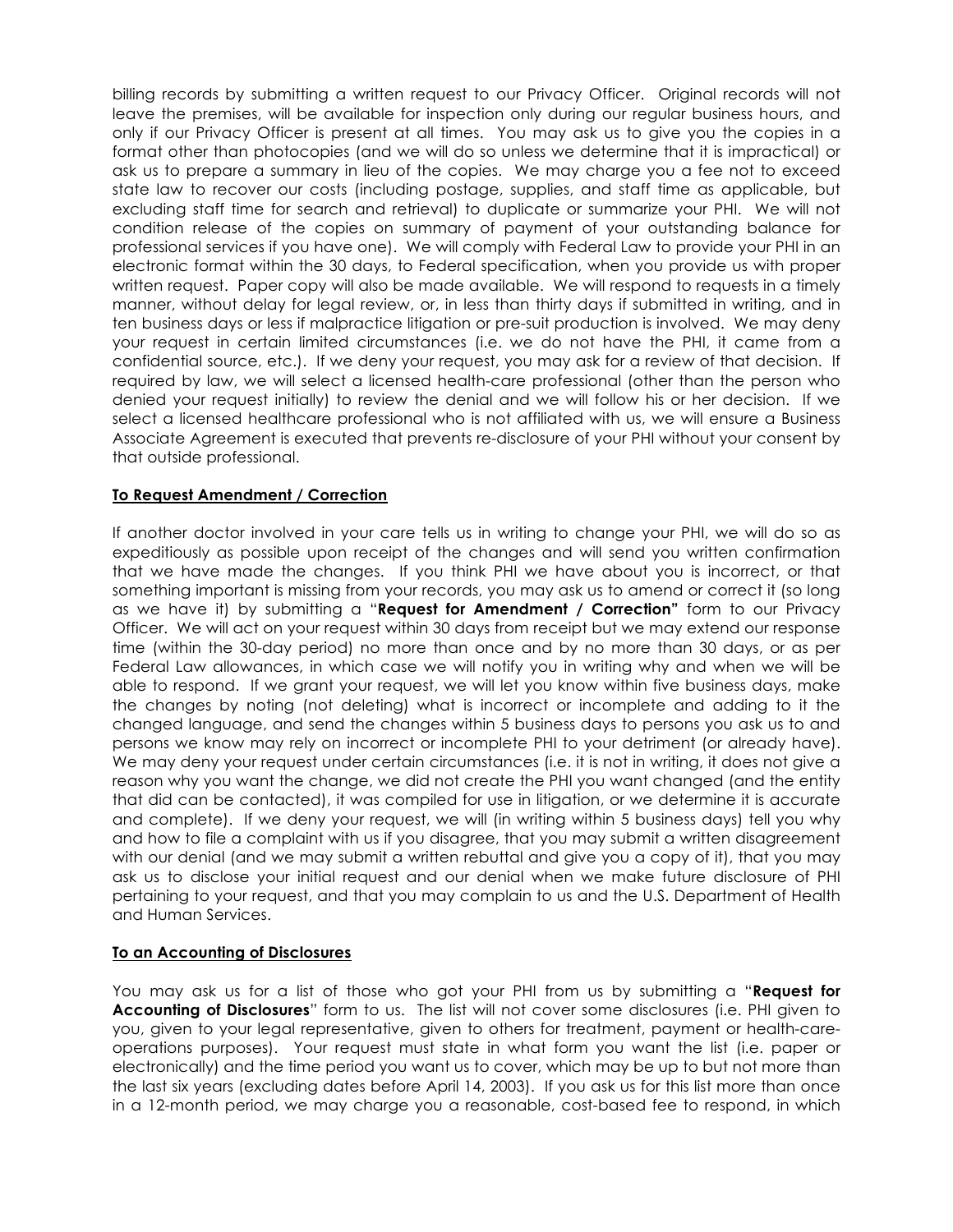case we will tell you the cost before we incur it and let you choose if you want to withdraw or modify your request to avoid the cost.

#### **To Request Restrictions**

You may ask us to limit how your PHI is used and disclosed (i.e. in addition to our rules as set forth in this Notice) by submitting a written "**Request for Restrictions on Use, Disclosure**" form to us (i.e. you may not want us to disclose your surgery to family members or friends involved in paying for our services or providing your home care). If we agree to these additional limitations, we will follow them except in an emergency where we will not have time to check for limitations. Also, in some circumstances we may be unable to grant your request (i.e. we are required by law to use or disclose your PHI in a manner that you want restricted, you signed an Authorization Form, which you may revoke, that allows us to use or disclose your PHI in the manner you want restricted; in an emergency).

#### **To Request Alternative Communications**

You may ask us to communicate with you in a different way or at a different place by submitting a written "**Request for Alternative Communication**" Form to us. We will not ask you why and we will accommodate all reasonable requests (which may include: to send appointment reminders in closed envelopes rather than by postcards, to send your PHI to a post office box instead of your home address, to communicate with you at a telephone number other than your home number). You must tell us the alternative means or location you want us to use and explain to our satisfaction how payment to us will be made if we communicate with you as you request.

#### **To Complain or Get More Information**

We will follow our rules as set forth in this Notice. If you want more information or if you believe your privacy rights have been violated (i.e. you disagree with a decision of ours about inspection / copying, amendment / correction, accounting of disclosures, restrictions or alternative communications), we want to make it right. We never will penalize you for filing a complaint. To do so, please file a formal, written complaint within 180 days with:

The U.S. Department of Health & Human Services Office of Civil Rights 200 Independence Ave., S.W. Washington, DC 20201 877.696.6775

Or, submit a written Complaint form to us at the following address:

| Our Privacy Officer: Susan Dunmyer |                                     |
|------------------------------------|-------------------------------------|
| Office Name:                       | <b>GAERTNER PSYCHIATRIC, PC</b>     |
| Office Address:                    | 621 Jefferson Davis HWY, Suite 201, |
|                                    | Fredericksburg, VA 22401            |
| Office Phone:                      | 540-372-2028 ext 107                |

You may get your "**HIPAA Complaint"** form by calling our privacy officer.